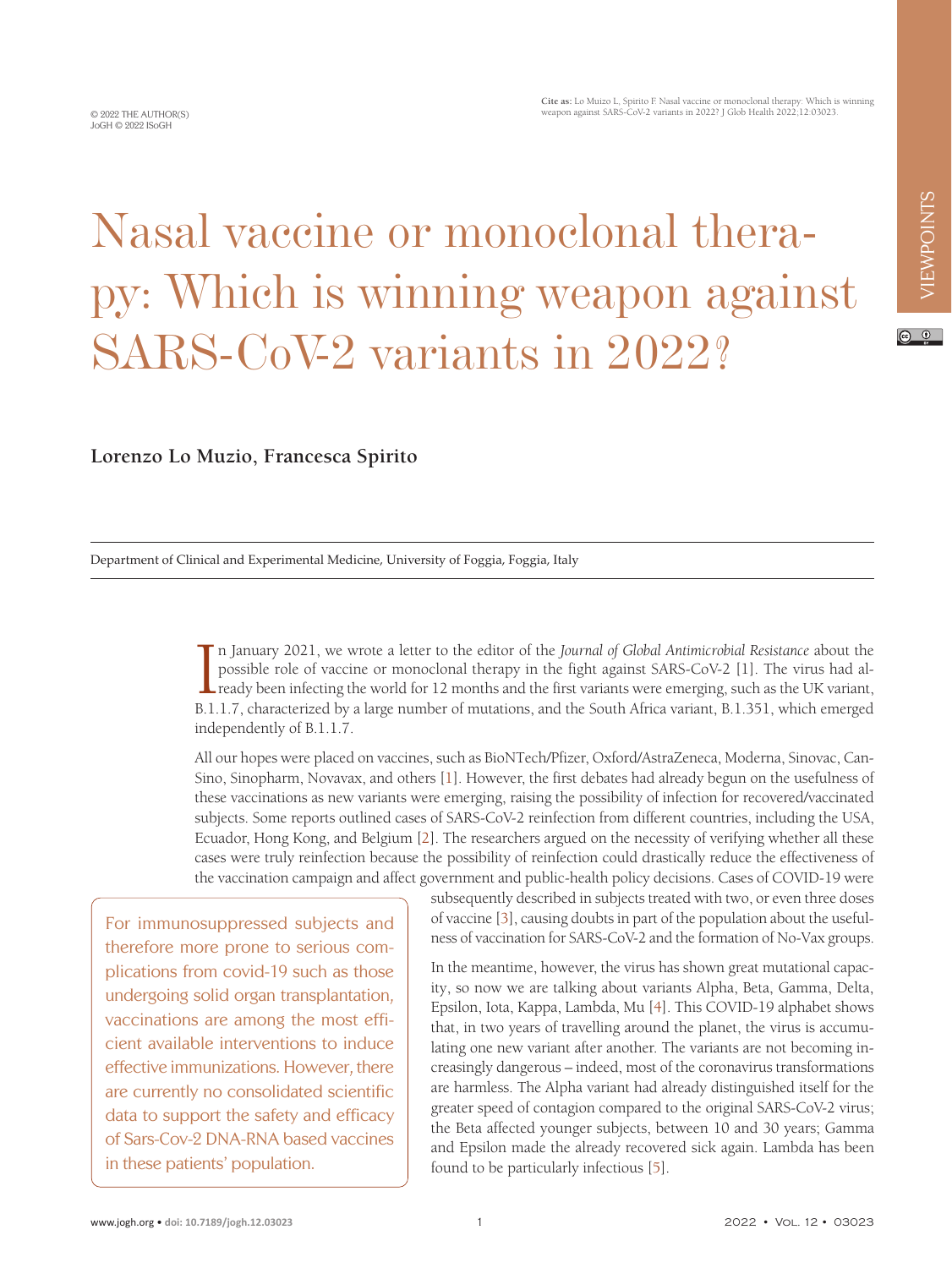In the evolutionary dance for survival, mutations emerge periodically and result in a turbo-charged virus. The Delta, born in India, has this enhanced "engine" that allows it to be transmitted in a few seconds [[6\]](#page-3-0). Will it be the last ace up the sleeve of the SARS-CoV-2, or is it a taste of what awaits us in the future? Are these variants biological disguises that will deceive vaccines and bring us back to the days of intensive care units crowded with gasping patients?

Of all the variants, Mu, first identified in Colombia in January 2021 and now identified in at least 39 countries, appears to be the most worrying, as it has a similar transmission speed to the Delta and is enhanced by other mutations, which could, in theory, allow it greater resistance to being neutralized by antibodies [\[4](#page-2-3)].

A winning solution to protect the fragile patient's category and to cope with the problem of spreading of new variants, would be to start developing alternative weapons in the form of intranasal vaccines, lipopeptide fusion inhibitors, monoclonal antibodies and nanotechnology applications.

At the moment, the strategy of the virus seems not to be trying to escape the antibodies but running faster, transmitting itself with particular ability in aerosols and with a shorter incubation period than previous variant of the virus.

However, with a growing vaccinated population, the virus could modify its strategy by selecting mutations that are able to escape vaccinal immunity. The main drug companies are modifying their vaccines to make them more efficacious against the Delta variant. This process could take months, however, and there is a risk that these new vaccines could be overcome by even newer variants.

## SPECIAL PATIENTS AND VACCINES

An unprecedented problem that has emerged in the fight against the SARS-CoV-2 pandemic is the use of nucleic acid-based vaccines in fragile patients, such as those undergoing solid organ transplantation (SOTRecipients). These individuals are at greatest risk of various infectious diseases, and vaccinations are among the most efficient available interventions for inducing effective immunizations. There are currently no consolidated scientific data to support the safety and efficacy of nucleic acid-based vaccines (DNA, RNA) in organ transplant recipients. Solid organ transplant patients are at high risk of poor outcomes with COVID-19. In fact, a recent European study found a 20% mortality in liver transplant (LT) recipients with SARS-CoV-2 infection, markedly higher than in the general population, highlighting the potential benefits of vaccination in these recipients [[7\]](#page-3-1). In addition, the safety and immunogenicity of SARS-CoV-2 mRNA/DNA vaccines have never been clinically tested previously in SOTR. Public health guidelines prioritized SOTR for vaccination as high-risk populations, but more data are required about the real potentiality of vaccines against SARS-CoV-2 in these patients, such as the level of immune response, the efficacy of the immune response, and the best choice of vaccine.

# NEW WEAPONS IN THE FIGHT AGAINST SARS-COV-2

In light of all these considerations, chasing the virus might not be the winning strategy and it should not give us too much confidence. An advisable strategy would be to start producing other types of vaccines in the form of a spray with the objective to induce local immunity in the respiratory mucosa, as already exists for the flu,



**Photo: Intranasal vaccine against SARS-CoV-2. Source: from BioRender (license granted to author).**

blocking the entrance door of the virus. Ohtsuka et al. [\[8](#page-3-2)] developed an intranasal vaccine against SARS-CoV-2 using the replication-incompetent human parainfluenza virus type 2 (hPIV2) vector BC-PIV. This vaccine can deliver an ectopic gene as stable RNA and an ectopic protein on the envelope that is able to induce high levels of neutralizing IgG and mucosal IgA antibodies in mice, against the spike protein. University of Oxford researchers are now conducting an open-label clinical trial of the intranasal vaccine in healthy human volunteers [\[9](#page-3-3)].

De Vries et al. [\[10](#page-3-4)] designed lipopeptide fusion inhibitors that block the critical first step of infection – the membrane fusion between the viral and host cell membranes – which is mediated by the viral spike protein. Daily intranasal administration to ferrets completely prevented SARS-CoV-2 direct-contact transmission during 24-hour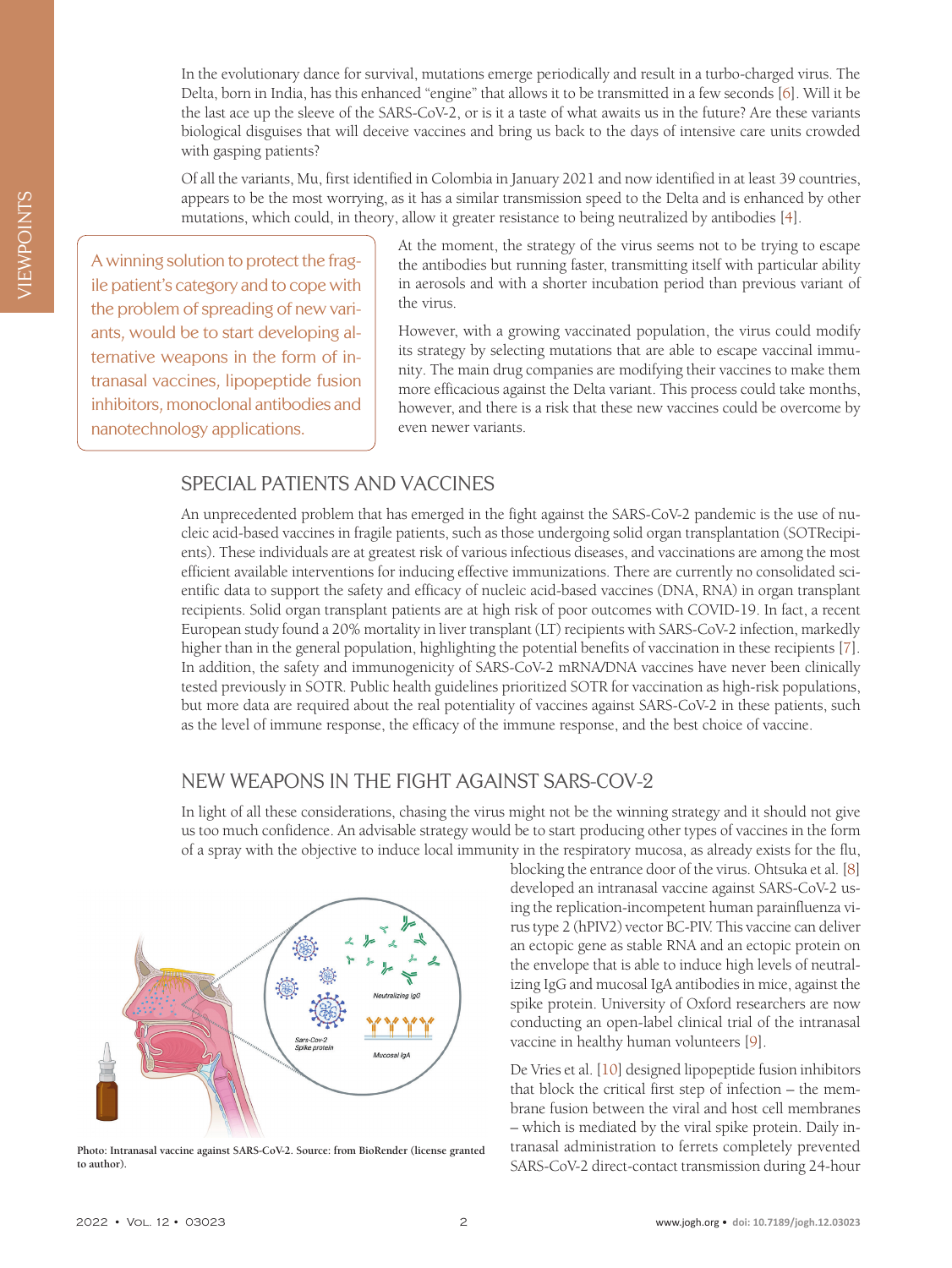cohousing with infected animals, under stringent conditions that resulted in infection of 100% of untreated animals [[10\]](#page-3-4). These lipopeptides are highly stable and thus may readily translate into safe and effective intranasal prophylaxis to reduce transmission of SARS-CoV-2 [[10\]](#page-3-4).

Another possible strategy is to use innovative treatment alternatives such as monoclonal antibodies that could offer short-term protection to those who are not yet vaccinated or who lack a proper response to vaccination, such as immunocompromised patients. Additionally, mAbs could prove helpful during times when circulating variant viruses are not adequately covered by vaccines protection [\[11](#page-3-5)]. Moreover, because a certain time is required after vaccination to develop a proper immune response, the benefits of passive immunization are evident in numerous settings where outbreaks are frequent. Some studies are evaluating the potential role of mAbs for prevention of infection or symptomatic disease, such as the phase 3 BLAZE-2 trial (NCT04497907) designed to evaluate the efficacy and safety of bamlanivimab (4200 mg, iv), the Part A of the Regeneron trial (NCT04452318) designed to assess the efficacy and safety of the subcutaneous administration of casirivimab plus imdevimab (600/600 mg) in preventing SARS-CoV-2 infection, the PROVENT trial (NCT04625725) and the STORM CHASER trial (NCT04625972), designed to study the combination of two long-acting antibodies (cilgavimab+tixagevimab), developed from the B-cells of a convalescent donor after the infection [\[12](#page-3-6)].

In order to convince the most fearful subjects, some researchers are examining the possibility of mAbs administration via nasal sprays or aerosolized formulations, and early clinical studies confirmed that this approach is safe and can be used to prevent and treat SARS-CoV-2 infection.

Other alternative possibilities in the fight against SARS-CoV-2 could be nanotechnology applications such as viral inactivators (including cellular nanosponges) for reducing viral adhesion, or the treatment of personal protective equipment (PPE) with charged metallic (such as Cu, Ag, Fe and Zn among others) nanoparticles, which seems to result in the release of antiviral agents (ie, reactive oxygen species) which are able to inhibit viral entry into host cells by means of interactions with cell receptors [\[13](#page-3-7)].

Nanotechnology offers a way to improve the safety offered by personal protective equipment by modifying their surface, ensuring not only the capture and inactivation of viruses, but also the reusability and washability, without compromising the efficiency and safety [\[14](#page-3-8)].

# CONCLUSIONS

In conclusion, because we are lacking standardized means to predict guaranteed immunity in 100% of recipients, it is necessary to continue to develop alternative strategies to vaccines in the fight against SARS-CoV-2.



**Acknowledgements:** None.

**Funding:** None.

**Authorship contributions:** LLM contributed to design and writing of the original draft. FS contributed to review and editing of the manuscript.

**Competing interests:** The authors completed the ICMJE Unified Competing Interest Form (available upon request from the corresponding author) and declare no conflicts of interest.

- <span id="page-2-0"></span>1 Lo Muzio L, Bizzoca ME. Vaccine or monoclonal therapy: which is the winning weapon against COVID-19? J Glob Antimicrob Resist. 2021;26:202-4. [Medline:34242802](https://www.ncbi.nlm.nih.gov/entrez/query.fcgi?cmd=Retrieve&db=PubMed&list_uids=34242802&dopt=Abstract) [doi:10.1016/j.jgar.2021.05.021](https://doi.org/10.1016/j.jgar.2021.05.021)
- <span id="page-2-1"></span>2 Van Elslande J, Vermeersch P, Vandervoort K, Wawina-Bokalanga T, Vanmechelen B, Wollants E, et al. Symptomatic Severe Acute Respiratory Syndrome Coronavirus 2 (SARS-CoV-2) Reinfection by a Phylogenetically Distinct Strain. Clin Infect Dis. 2021;73:354-6. [Medline:32887979](https://www.ncbi.nlm.nih.gov/entrez/query.fcgi?cmd=Retrieve&db=PubMed&list_uids=32887979&dopt=Abstract) [doi:10.1093/cid/ciaa1330](https://doi.org/10.1093/cid/ciaa1330)
- <span id="page-2-2"></span>3 Rana K, Mohindra R, Pinnaka L. Vaccine Breakthrough Infections with SARS-CoV-2 Variants. N Engl J Med. 2021;385:e7. [Med](https://www.ncbi.nlm.nih.gov/entrez/query.fcgi?cmd=Retrieve&db=PubMed&list_uids=34077641&dopt=Abstract)[line:34077641](https://www.ncbi.nlm.nih.gov/entrez/query.fcgi?cmd=Retrieve&db=PubMed&list_uids=34077641&dopt=Abstract) [doi:10.1056/NEJMc2107808](https://doi.org/10.1056/NEJMc2107808)
- <span id="page-2-3"></span>4 Xie X, Han JB, Ma G, Feng XL, Li X, Zou QC, et al. Emerging SARS-CoV-2 B.1.621/Mu variant is prominently resistant to inactivated vaccine-elicited antibodies. Zool Res. 2021;42:789-91. [Medline:34704423](https://www.ncbi.nlm.nih.gov/entrez/query.fcgi?cmd=Retrieve&db=PubMed&list_uids=34704423&dopt=Abstract) [doi:10.24272/j.issn.2095-8137.2021.343](https://doi.org/10.24272/j.issn.2095-8137.2021.343)
- <span id="page-2-4"></span>5 Aleem A, Akbar Samad AB, Slenker AK. Emerging Variants of SARS-CoV-2 And Novel Therapeutics Against Coronavirus (CO-VID-19). StatPearls. Treasure Island (FL)2022.